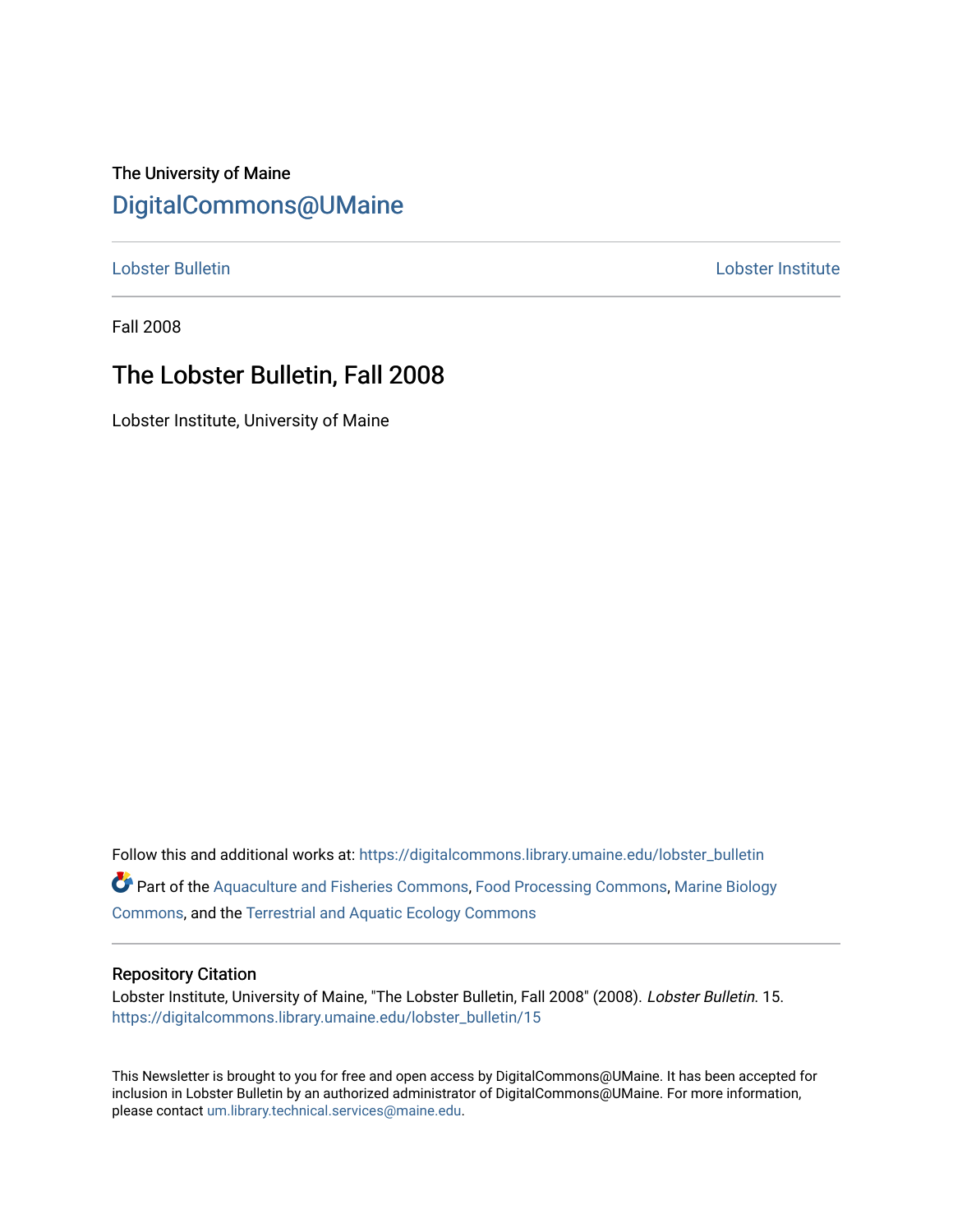

 *Special Edition Announcing the MTAF Challenge*

# **Fall 2008**

*"News, research updates, and information on lobsters and the lobster industry."*

# **Published by the Lobster Institute**

**"Protecting and conserving the lobster resource, and enhancing lobstering as an industry…and a way of life."** 

# **ANNOUNCING A ONE-TIME ONLY \$5,000,000 OPPORTUNITY. WE MUST ACT BY JANUARY 9, 2009**

**What is the Lobster Institute's one-time opportunity?**

 **The MTAF Challenge: an opportunity for a grant of \$5,000,000 from the Maine Technology Asset Fund** (MTAF)**.** The MTAF grant program is offering one-time State of Maine bond funding for infrastructure to support research, development and commercialization efforts that will create and secure jobs. The Institute is partnering with the USDA and the University of Maine's Animal & Veterinary Sciences Department, Aquatic Animal Health Lab, Aquaculture Institute and Cooperative Extension Service to submit a proposal for a new building on the University campus

# *Heannsler Family Helps Meet the MTAF Challenge*

*The Maine Technology Assets Fund is offering grants up to \$5,000,000. The Lobster Institute and its partners have very competitive proposals for a new building to house the Institute and for state-of-the-art labs. However, we must have a dollarfor-dollar match. See Page 4 to learn what Basil & Harriet Heannsler are doing to help us meet the MTAF Challenge, and to see what you can do too.* 

that will house the Lobster Institute, a state-of-the-art aquatic animal diagnostic lab, as well as other research laboratories and offices. The University has already approved a site and building plans are in the works.

**We must document a 1:1 dollar match to leverage the \$5,000,000.** 

 We can raise a portion of the match through in-kind University salary support; however, match from industry partners and the community will be looked upon extremely favorably by the grant review committee. **Naming opportunities will be available** for Institute offices, laboratories, wings of the building, and even the building and the Institute itself (see page 2). Gifts can be cash, appreciated stock, and/or property – and can be made outright or pledged over a period of 3-5 years.

#### **What does the Lobster Institute Do?**

 Our mission is to protect, conserve, and enhance the vitality of the lobster resource, the lobster fishery, and the way of life it represents.

 For over 20 years, the Lobster Institute has provided critical scientific research for the lobster industry in the areas of conservation and lobster health; led outreach efforts to mobilize industry leaders when needed to address industry-wide problems, and educated the public about lobster consumption and the viability of the lobster fishery. The Institute is recognized as the main source for lobster information and as a major channel for communication among harvesters, dealers, processors, scientists, and resource managers throughout the world.

#### **How does the Lobster Institute help the industry?**

 We conduct applied research and develop products and processes to meet the needs and challenges of the lobster industry. Founded by industry members in 1987, the Institute is a collaborative effort between the

**– cont. on page 2**

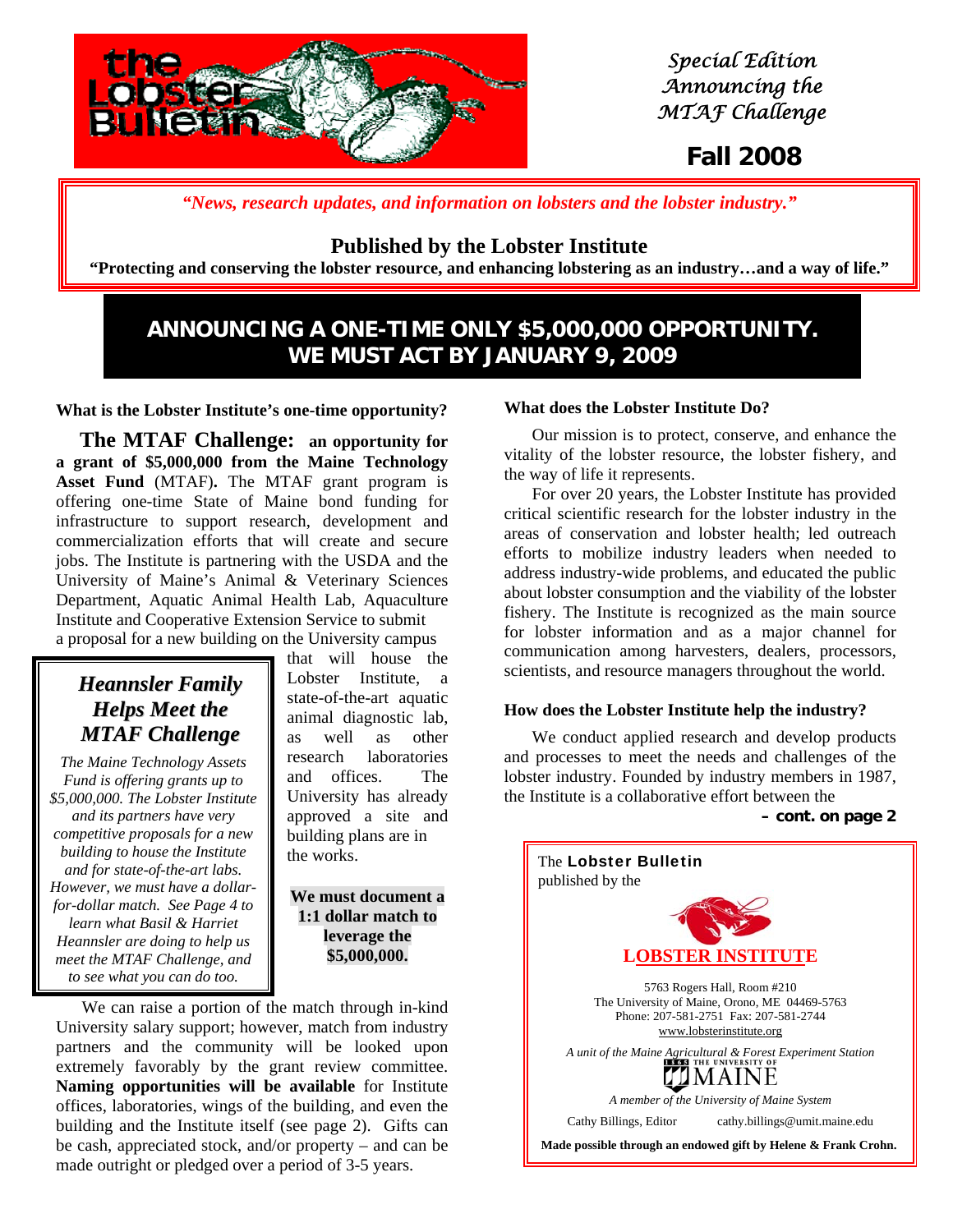# **The MTAF Challenge -- cont. from page 1**

University of Maine and the international lobster industry, from Long Island Sound to Newfoundland. The Lobster Institute has conducted more than 75 studies providing the industry with information on lobster health, stock enhancement, and other vital areas. We have developed technologies to help harvesters, dealers, and processors improve upon how they catch, ship, process and store lobsters. We have organized over 25 industry networking events such as the annual Canadian/ U.S. Lobsterman's Town Meeting, bringing harvesters together from Nova Scotia to New York to share views on the status of the resource and the industry.

#### **Why does the Lobster Institute need my support?**

 Gifts to the Lobster Institute's C.O.R.E. Campaign made or pledged by January 9, 2000 will be applied to the MTAF match requirement. Your gift will go to support Lobster Institute efforts on behalf of the lobster industry – and MTAF funding will be used for the new building and equipment costs. Your dollars will assure the MTAF review committee that valuable work will be conducted in this new building.

 Currently, the Institute relies on grants and other catch-can funding sources. Consequently, it sometimes has to conduct its research in fits and starts. We need to change that. A \$4.8 million **C.O.R.E. Campaign** is in progress so that the Institute can:

- o have a full-time director/lobster researcher
- o employ two scientists, in the areas of lobster health and value-added product development
- o secure its operations for the future.

## **A gift or pledge to the C.O.R.E. Campaign right now will help us leverage this \$5,000,000 opportunity!**

## **More about the facilities:**

 Our goal is for the Lobster Institute, along with the newly formed Aquaculture Institute, to be leaders in international research and education for sustainable fisheries and aquaculture. Fundamental research on aquatic animal health, environments, reproduction, genetics, nutrition and feed supplies, on production systems, on markets, and on social and economic impacts all play significant roles in achieving our mission. Two Maine Technology Assets Fund proposals for \$5,000,000 are being submitted. One is for a modern, high-tech building with a wing to house both Institutes, along with the Maine Aquatic Animal Health Laboratory (including research aquaria). The USDA's is a collaborator in this project, and its National Cold Water Marine Aquaculture Center will be housed in another wing of this building. This unified effort will enhance collaborative research and provide economies of scale

for administrative functions. A second building is designed to house state-of-the-art veterinary diagnostic laboratories and a disease isolation aquarium.

## **Naming Opportunities**

 Again, the MTAF Challenge is to raise a dollar-fordollar match for the funding we are requesting for these buildings. While we can partially match with salary dollars from Lobster Institute personnel and University of Maine faculty, monetary support from industry partners and the community will be looked upon extremely favorably by the grant review committee and will greatly enhance our chances of obtaining funding. Again, your dollars will assure the MTAF review committee that valuable work will be conducted in these new buildings – guaranteeing that they will not sit idle. We are looking for at least \$2.5 million in non-University support. Here are some naming gift opportunities and corresponding gift amounts.

| <b>OPPORTUNITY</b>                           | <b>AMOUNT</b> |
|----------------------------------------------|---------------|
| <b>Veterinary Diagnostic Building</b>        | \$1,500,000   |
| Veterinary Diagnostic Lab Unit               | \$1,000,000   |
| <b>Aquatic Animal Health Lab</b>             | 500,000<br>\$ |
| Diagnostic Isolation Aquarium                | 250,000<br>\$ |
| <b>Necropsy Suite</b>                        | 250,000<br>\$ |
| Laboratory Manager's Office                  | 100,000<br>\$ |
| <b>The Lobster Institute</b>                 | \$2,000,000   |
| <b>University Distinguished Professor</b>    | \$1,000,000   |
| <b>Fellowship in Lobster Health Research</b> | \$500,000     |
| <b>Fisheries &amp; Aquaculture Wing</b>      | \$1,500,000   |
| Research Aquarium                            | 250,000<br>\$ |
| Lobster Institute Office Suite               | \$<br>500,000 |
| <b>Conference Room</b>                       | \$<br>100,000 |
| <b>Individual Offices</b>                    | \$<br>50,000  |

 If you are interested in helping meet the MTAF Challenge – contact Cathy Billings of the Lobster Institute at cathy.billings@umit.maine.edu or at 207- 581-2751. For detailed information on how to make gifts of property or appreciated stocks, you may also contact the Lobster Institute's fiscal agent, the University of Maine Foundation at  $207-581-5100$ .



Check out the Lobster Institute website at www.lobsterinstitute.org, providing the definitive site for lobster information …… with nearly 200 links.

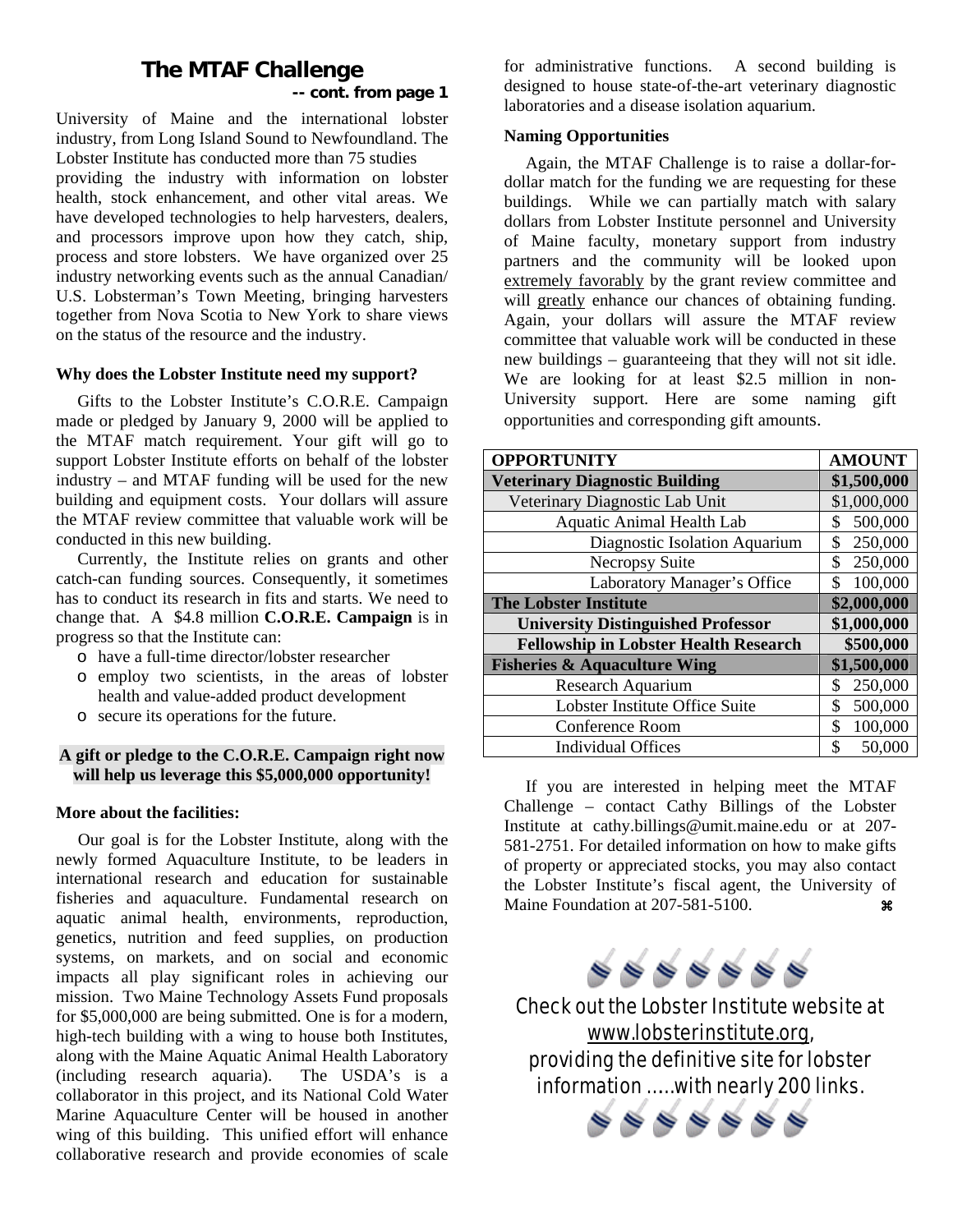

**Contact us at 207-581-2751 if you would like to sponsor our "Research Report" and see your logo here!** 

# **Research Report**

*Readers may contact the Lobster Institute for more detailed information on any of these projects.*

For this Special Edition announcing the MTAF Challenge, we have suspended the "Research Report" for this issue of the *Lobster Bulletin*. It will return in the Winter 2009 edition.

#### **Gifts of Property: How They Work and How They Can Benefit the Donor (From the University of Maine Foundation Web site, www.umainefoundation.org)**

 If you own a home or other property you no longer wish to occupy or manage, and you would like to make a charitable gift, you may find that a gift of such property can be a very efficient way to meet both goals. If you sell real estate you have owned for a number of years, it is likely that you will be faced with a sizable capital gains tax, especially if the property is not your residence. Through an outright gift of such a property, a double tax savings is possible. First, in most cases, you will receive a charitable income tax deduction for the full amount of the property. In addition, you will not be liable for capital gains tax on the transfer, since the property was donated rather than sold.

 You may donate a residence or condo, farm or forestland, commercial property, or other real estate as an outright gift or retain the right to occupy the property for life. A gift of a remainder interest in a personal residence or farm gives you a current income tax deduction for the present value of the remainder interest and lets you eliminate any capital gains on the appreciation.

**Example:** A married couple ages 83 and 81 donated their interest in a retirement community with an appraised value of \$368,000. The couple retained the right to live in the home for the remainder of their lives. The gift with the life estate resulted in a charitable contribution of \$245,051. Upon the death of the last to die, the interest in their retirement community home will be sold and the net proceeds will be added to their endowment at the Foundation.

 Gifts of appreciated real property held more than one year are generally deductible up to 30% of adjusted gross income. Excess contributions may be carried forward for up to five consecutive tax years.

 A qualified appraisal is generally needed to substantiate a claim of an income tax charitable deduction with respect to a donation of real estate if the claimed value exceeds \$5,000. An appraisal summary — IRS Form 8283 — must also be filed with the federal income tax return on which the gift is first claimed or reported.

 Works of art, rare books, antiques, intellectual property and other tangible and intangible property may also make practical and meaningful gifts. Special rules apply to the tax benefits for such gifts. Whether your gift is deductible as well as what the deduction amount will be depend upon how the gift will be used and the appraised value.

 The University of Maine Foundation has professional giving officers ready to work with you and your advisors. They may be reached Monday-Friday between the hours of 8 am and 5 pm by calling **1-800-982-8503** or via email at umainefoundation@maine.edu **. a** 

# **Other Ways of Giving**

- $\triangleright$  Cash Gifts
- $\triangleright$  Appreciated Securities
- $\triangleright$  Life Insurance
- $\triangleright$  Retirement Plan Assets
- $\triangleright$  Charitable Lead Trusts
- $\triangleright$  Bequests
- $\triangleright$  Life Income Plans
	- o Gift Annuities
	- o Pooled Life Income Funds
	- o Charitable Remainder Trusts

**Call the Lobster Institute at 207-581-2751 for details.**